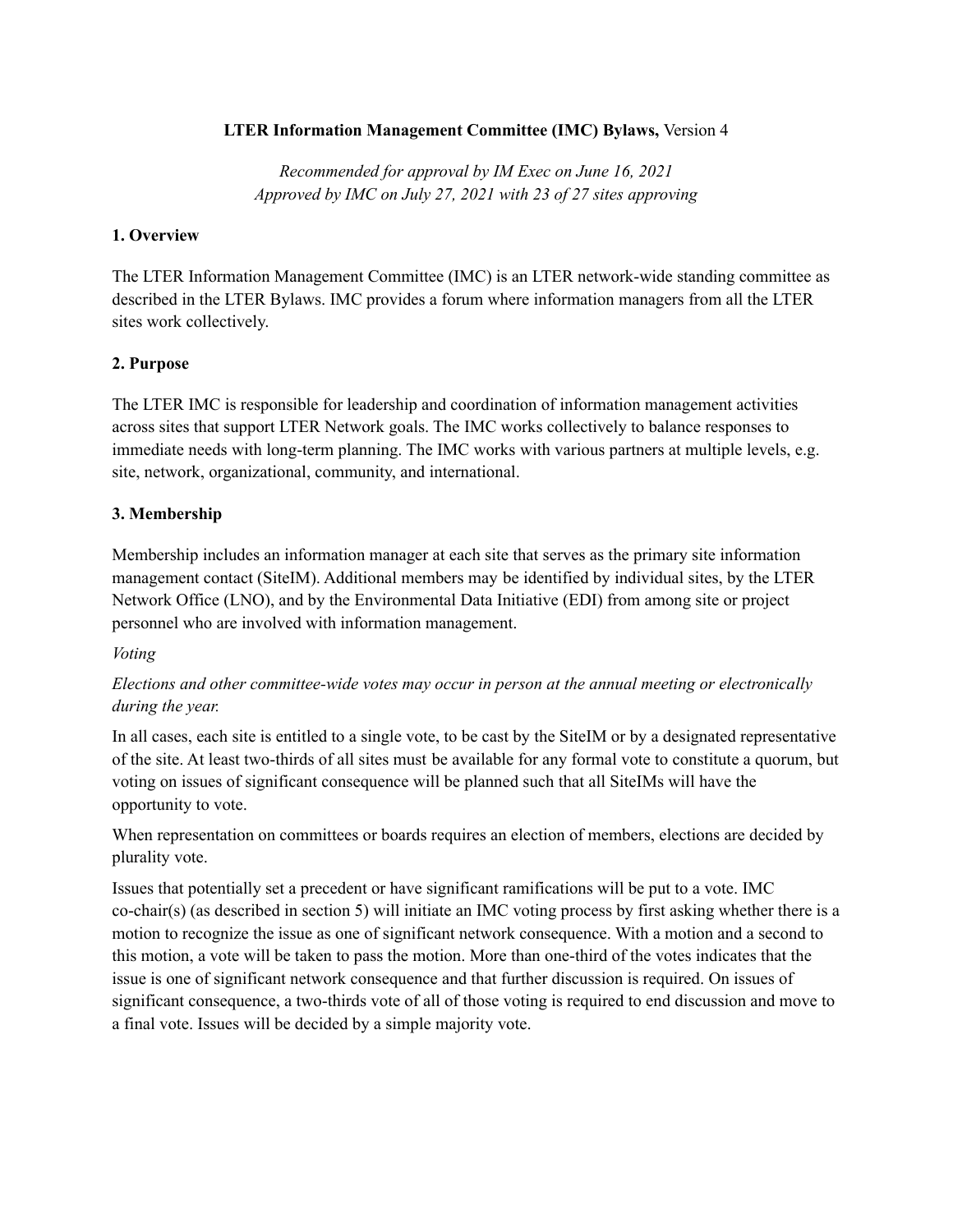## **4. Executive Committee (IM-Exec)**

Authority: The IM-Exec makes day-to-day decisions and authorizes actions on behalf of the IMC. All members of IM-Exec shall act on behalf of the LTER Network rather than their individual sites. They are accountable to the membership of the IMC and are expected to recuse themselves on matters where they have a conflict of interest.

Decisions and projects with long-term or network-wide ramifications (such as participation in major projects or adoption of standards) are referred to the IMC for debate and approval as outlined in the voting process. IM-Exec routinely makes decisions that are not referred to the entire IMC. In these cases, should five or more sites object to a decision of IM-Exec, they may request an appeal, in which case IM-Exec will bring the matter before the IMC for consideration by the full committee.

#### *Membership*

IM-Exec consists of five members including the IMC co-chair(s). All members, including the co-chairs, are voting members. The term is three years and is renewable. Members are elected on a rotating basis each year to replace those members rotating off (typically 1 or 2 members). If a regular member does not complete their term, a replacement member will be elected at the next annual meeting to fill out the term. Terms begin at the end of the meeting after elections. The IM representative to the LTER Executive Board (EB), if not currently an elected member of IM-Exec, is a non-voting, ex-officio member.

#### *Responsibilities*

Current responsibilities of IM-Exec include:

- coordinating and planning (e.g., logistics, agenda, exploring meeting venue options, and seeking or coordinating funding from the LNO or EDI or NSF supplements) for the annual IMC meeting in consultation with IMC members
- coordinating and overseeing IMC and IM-Exec videoconferences, and inviting necessary guests.
- coordinating the preparation of reports and minutes for videoconference and in-person meetings
- staying informed of IMC working group activities and requesting annual reports from active committees
- acting as a liaison between the IMC and the LNO, other LTER Network committees, and other partners

As necessary, IM-Exec responsibilities may include:

- coordinating responses to requests for information
- making recommendations to the LTER Executive Board (EB)
- coordinating participation of IMC members in development of LTER Network-level information management plans or tools
- reviewing support proposals for IM-related activities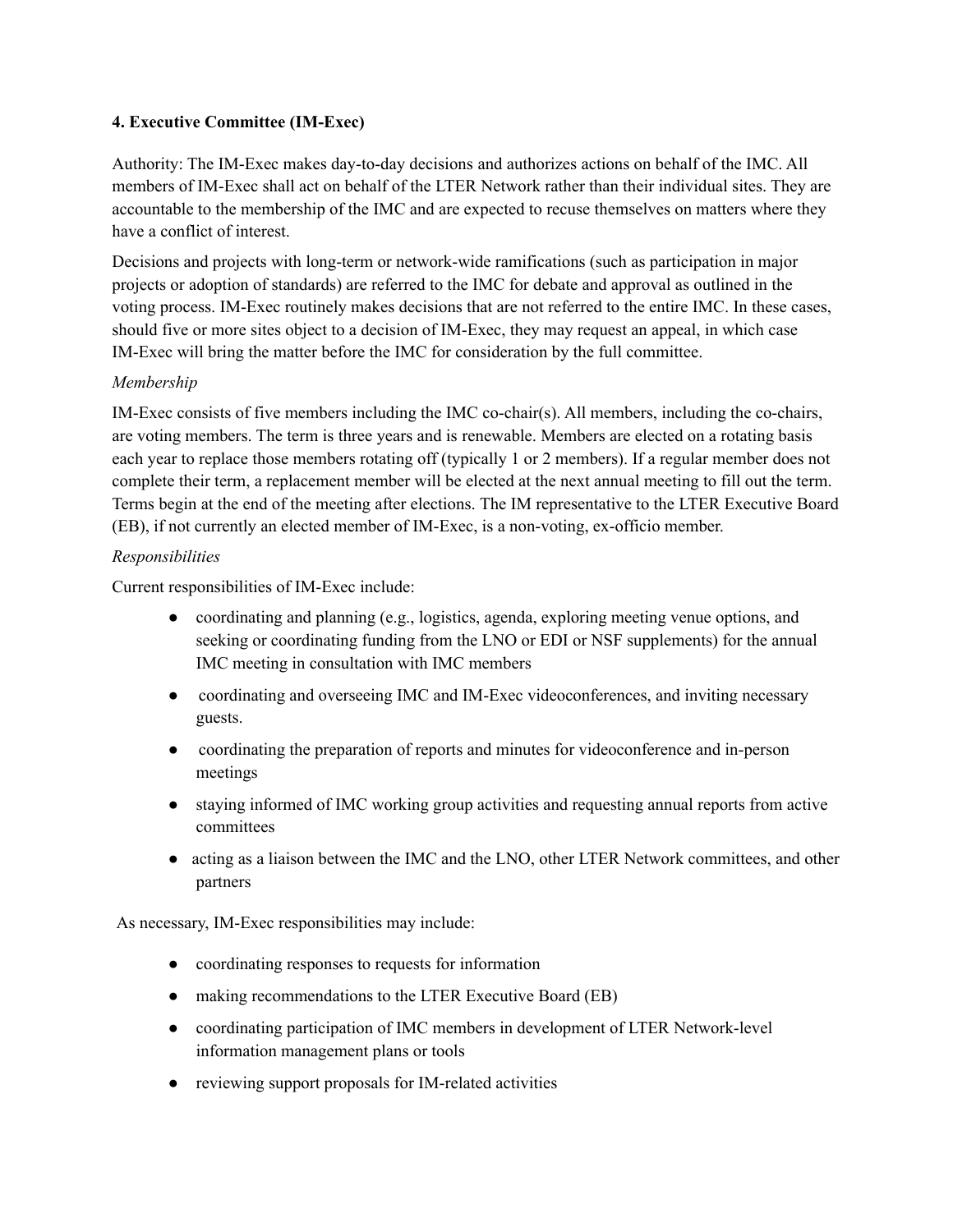• development and coordination of partnerships

Additionally, IM-Exec maintains a Roster of Membership on IM-Exec updated annually after IM-Exec elections. IM-Exec maintains Rosters for IMC consisting of site primary contacts and attendance by verifying the SiteIM annually and recording the representatives in attendance at the annual IMC meeting. IM-Exec also maintains a Roster of Actions that includes important IMC and IM-Exec decisions, decision types, requestor, and approving body for requests (see appendix 12.2 for list of types of action including RFC, RFE, and RFA). Rosters of Membership and Rosters of Actions are posted online.

# **5. Co-chairs**

One or two people (IMC co-chair(s)) preside over meetings of the IMC and IMC Executive Committee (IM-Exec). Chairs are elected from IM-Exec membership by majority vote of the IM-Exec membership and serve a term coincident with their remaining term(s) on IM-Exec. IM-Exec may fill open chair positions at the first IM-Exec meeting after either of these two events: 1) the Annual IMC meeting or 2) a current co-chair ends their term on IM-Exec early. Should there be two chairs rather than a single chair, it is recommended strongly that their terms be staggered. Adjustment of term lengths may be necessary to accommodate staggered terms. A co-chair may serve more than one term if that member is re-elected to IM-Exec and if agreed upon by majority vote of the IM-Exec membership. An IMC chair must have served at least a partial term as a member of IM-Exec to be eligible for the position.

# *Responsibilities*

Co-chair(s) generally oversee, supervise, and coordinate the governance and communication of the IMC. They ensure communication occurs among IMC members as well as between IMC members and other LTER boards, committees, and partners. Co-chair(s) will ensure communication between the IMC and the LNO, and will ensure communication between the IMC and the EDI.

# **6. Working Groups**

The IMC carries out much of its work through ad hoc working groups (WG). IMC members may form a WG spontaneously or a WG may be organized by IM-Exec. Membership is voluntary and open to IMC members and associates. A WG may be formed to formulate recommendations on information management issues including but not limited to practices, standards, products, approaches, and assessment strategies. A WG determines its own leadership, agenda, and types of communication (see appendix 12.3 for examples of types of communication). When working groups conclude, they will prepare a summary document to be posted online.

## **7. Network Roles**

The IMC contributes to LTER Network activities through elected representatives and volunteers who serve on other LTER committees and working groups including the EB, science working groups, synthesis activities, and LNO and EDI related groups.

The IMC elects from its membership a representative to the EB, who serves as a non-voting member of the LTER Science Council in accordance with the LTER Bylaws. The EB representative serves as liaison between the IMC and the EB, providing insight to the EB on matters related to information management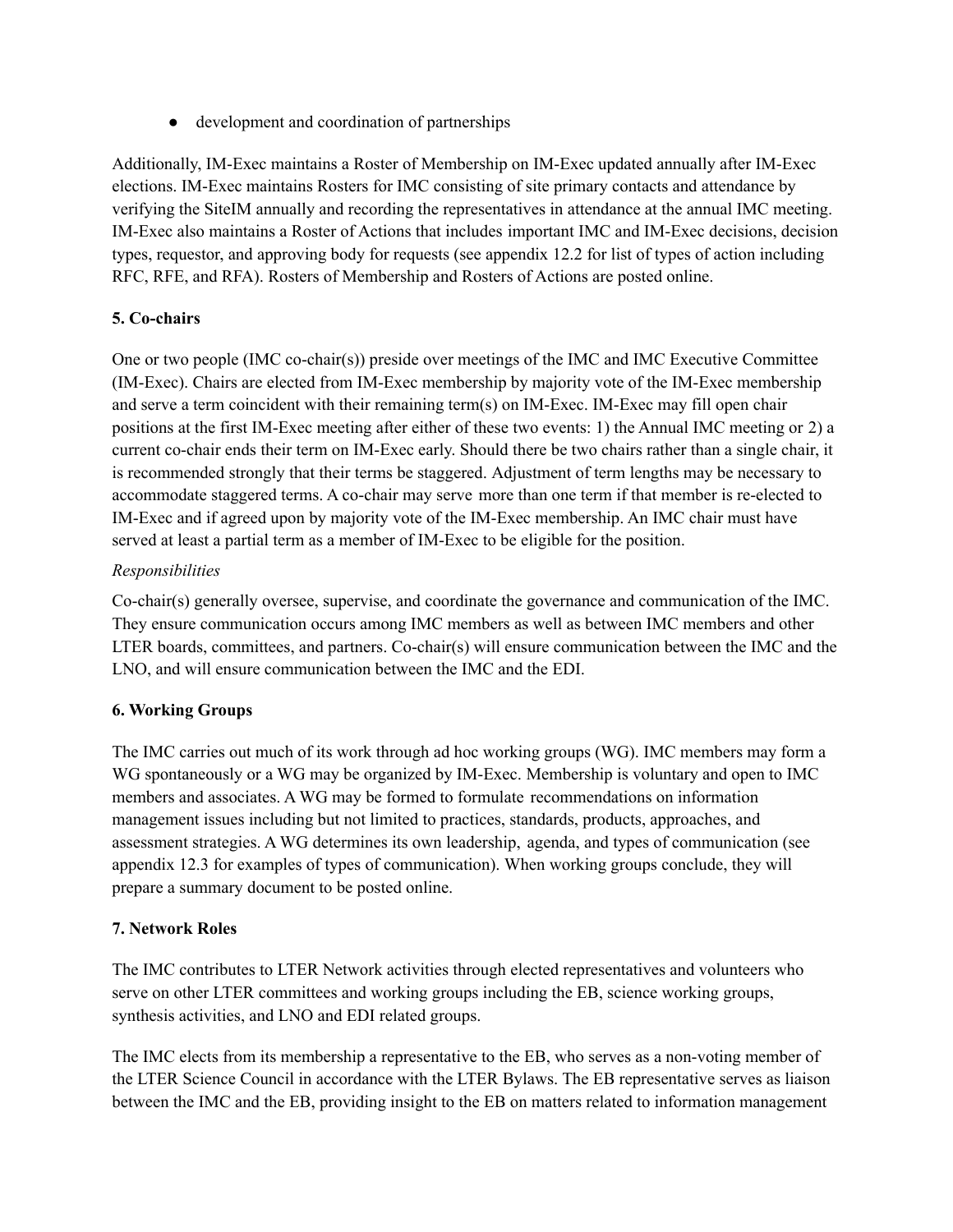and providing updates to IM-Exec and the IMC on current activities of the EB. The term of the EB representative is three years. Terms begin following the annual LTER Science Council (SC) meeting. As the SC meeting typically precedes the IMC meeting each year, the new EB rep should either be elected at the IMC meeting during the last year of the term of the current representative, or via special electronic vote prior to the SC meeting. The SC meeting will serve as the final EB activity for the outgoing EB representative. An individual may serve as EB representative multiple times but not for consecutive terms. In the event that an EB representative is unable to complete their term, IM-Exec will assign an acting EB representative from within its membership and will either hold a special electronic election or wait until the following annual meeting to elect a new EB representative. The EB representative is an ex-officio member of IM-Exec if not currently an elected member of IM-Exec.

## **8. Meetings and Communication**

## *IMC Meetings*

The IMC will hold an annual meeting. There is tremendous value in meeting collectively and, ideally, in person at least annually. In some years, meetings may be jointly-hosted with a relevant partner organization, e.g., Earth Science Information Partners (ESIP), to promote professional development in addition to addressing an IMC-specific agenda. Sites are expected to send a representative to the annual meeting if funding is available. Should only partial or no funding be available, SiteIMs are nonetheless strongly encouraged to attend the meeting in person by minimizing expenses and exhausting all possible funding options. SiteIMs are expected to participate remotely in those cases where they are unable to attend in person due to constrained financial resources or other considerations. The IMC meets in conjunction with the LTER All-Scientists Meeting (ASM) every third year.

Committee and working group representatives as well as special participants from outside the LTER Network may be invited to attend the annual IMC meeting by IM-Exec. A portion of the annual meeting is designated as the annual business meeting and is open only to IMC members.

Additional meetings by videoconference are organized by IM-Exec or WG leaders, and are planned approximately monthly throughout the year to keep IMC members up-to-date on current issues and projects. SiteIMs are expected to participate in scheduled monthly virtual water cooler (VWC) videoconferences.

# *IM-Exec Meetings*

IM-Exec meets regularly by videoconference, and designated individuals may be asked to report on particular activities. Working group representatives may be included in meetings. A representative from the LNO and/or EDI may be invited by the IM-Exec to attend selected IM-Exec meetings as circumstances require or with a standing invitation to serve as a non-voting liaison to the respective organization. Assignment of tasks to individual members (including liaisons to active working groups) is normally made at the first IM-Exec meeting after the annual election. Examples of individual roles include logistics for the IMC meeting, scheduling of VWCs, maintaining lists of committee and working group members, and preparation of meeting notes.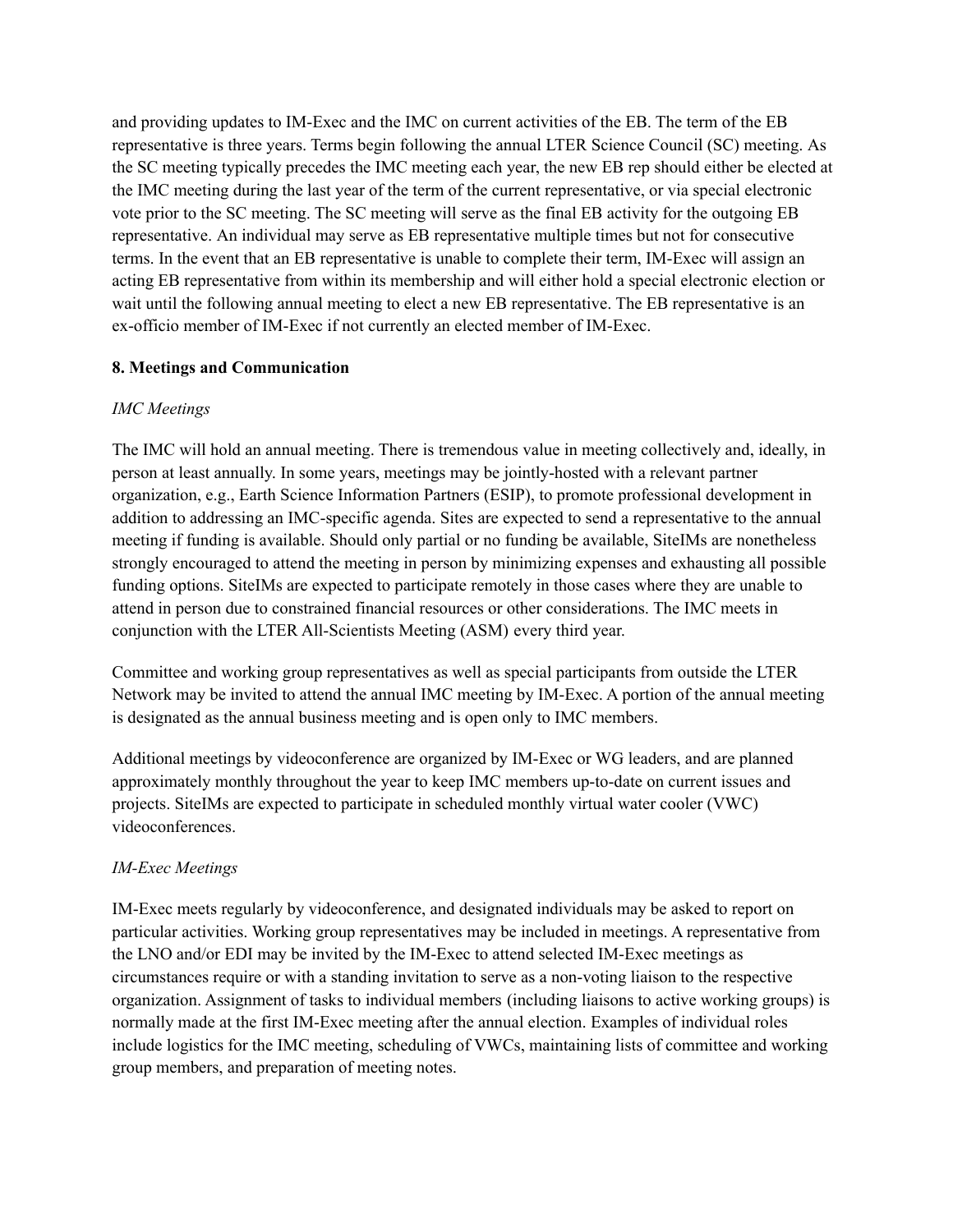Rosters, meeting notes, reports, and agendas of IMC and IM-Exec meetings are posted publicly by IM-Exec.

### **9. Elections**

Candidates for IM-Exec and the EB representative are drawn from the membership of IMC. Candidates for EB representative must have served or be currently serving as members of IM-Exec.

IM-Exec issues a general call for candidate nominations prior to the annual IMC meeting or any special electronic vote held for IM-Exec representative(s) and the EB representative. Once nominated, candidates willing to stand for election will provide to IM-Exec a one-paragraph description of their experience, qualifications, and goals. IM-Exec keeps the community informed of nominations, and issues a final call before assembling and publishing a list of candidates and candidate statements prior to the convening of the annual IMC meeting or special electronic vote.

Optionally, IM-Exec will accept candidate nominations at the annual IMC meeting for elections occurring at that meeting. Elections will be conducted by secret ballot when there are more nominations than positions available; otherwise a verbal vote is adequate.

#### **10. Budget and Expenses**

A budget is maintained at LNO to support the IMC and IM-Exec meeting expenses. Occasionally funds are available for targeted activities such as workshops and ad-hoc tasks.

IM-Exec consults with LNO and EB to set priorities for any additional funding available.

## **11. Amendments**

These Bylaws may be amended by two-thirds vote of the IMC at its annual meeting or electronically during the year. Revisions approved by the IMC are archived in the LTER Network document archive.

## **12. Appendices**

#### **12.1 Abbreviations**

- EB: LTER Executive Board
- EDI: Environmental Data Initiative
- ESIP: Earth Science Information Partners
- IM: Information Manager or information management
- IMC: Information Management Committee
- IM-Exec: LTER IMC Executive Committee
- LTER: Long Term Ecological Research
- LNO: LTER Network Office
- NSF: National Science Foundation
- RFA: Requests for Adoption
- RFC: Request for Comment
- RFE: Request for Endorsement